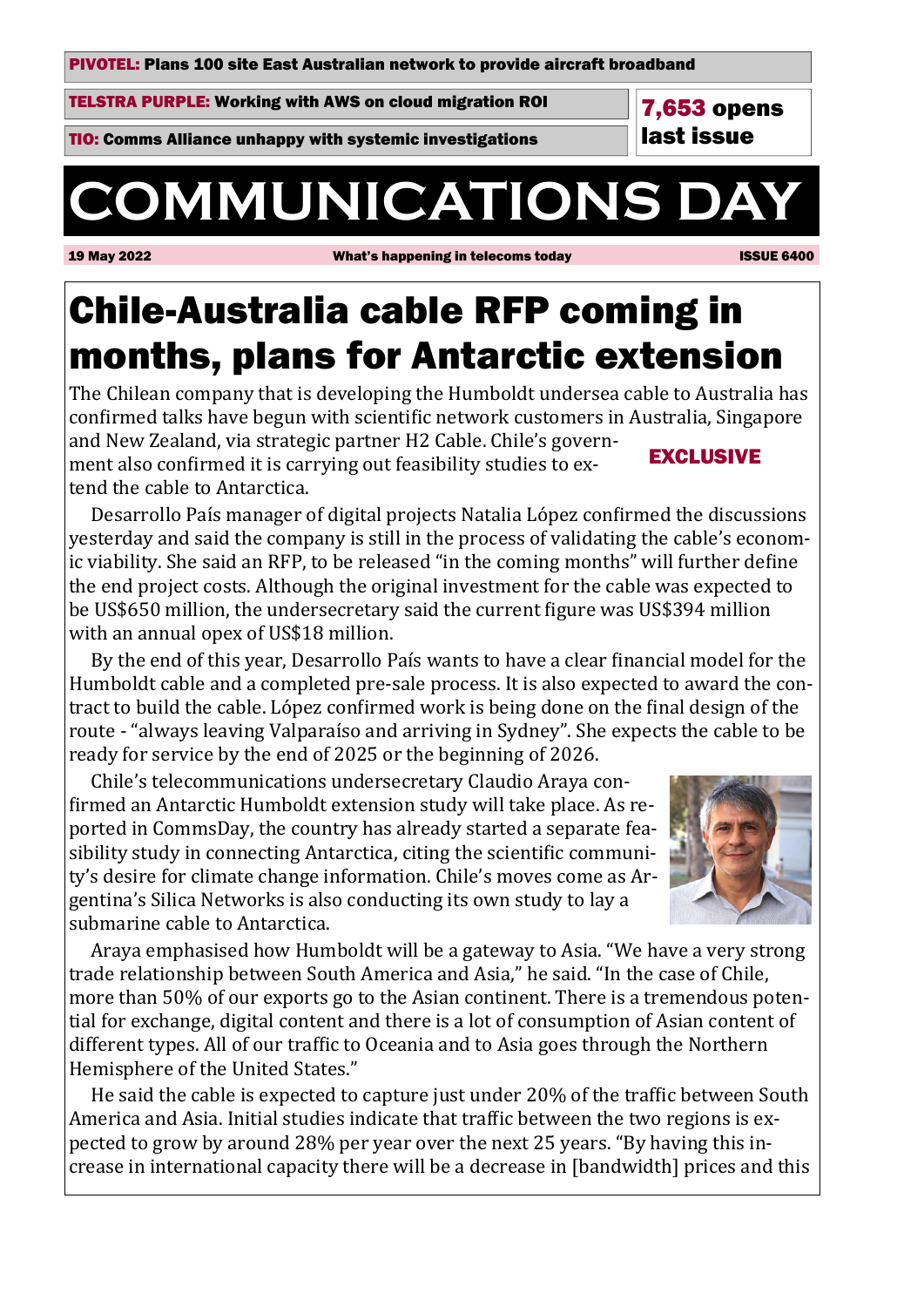will mean that operators offer lower prices, boosting the penetration of broadband services throughout the region," he added.

Argentina ratified its interest in participating in the Humboldt cable in April 2022 and will participate through its state-owned company Arsat. Chile also has been holding advanced talks with Brazil and Uruguay to join the project. López added that talks with Bolivia and Paraguay had also resumed. Desarrollo País is in talks with large telecommunications operators and content providers globally and she said the pre-sales phase will be critical to the cable's future: "We do not expect to deploy a cable that has no use." She added Chile will invest in the cable.

 CommsDay reported last week that tech consultants Telecommunications Management Group and subsea industry specialist and systems integrator WFN Strategies had commenced formal due diligence on the system.

CAF principal executive Eduardo Chomali said it was imperative to renew Latin

America's ageing undersea cable systems. Of the 68 submarine cables connecting the region, 23 are over 15 years old and 18 are over 20 years old. "When one considers that these submarine cables have an estimated useful life of up to 25 years, what one sees is that we can run a risk of having a mass extinction of 31 submarine cables in the next ten years," he said.

SCIENTIFIC PUSH: Executive director of Latin American academic network RedClara, Luis Cadenas, said Humboldt's impact on the research community will be great because "the Latin American level has an increasing need to handle large amounts of data."

 He noted RedClara, the organisation formed by 13 countries in the region, consumed around 4,520TB of data in 2018. He added Chile's astronomical observatories were generating huge volumes of data. "The Humboldt cable is going to represent enormous growth in terms of the links and capabilities of the region to cooperate and develop joint research capabilities with research and education networks located in Asia," he said. "Of the more than 140 [research] networks that exist [globally, many] are located in Asia and [we need to] link with these research and innovation ecosystems."

Simon Dux

### Pivotel and SkyFive plan 100-site East Australia aircraft broadband network

Pivotel and Germany's SkyFive have revealed that subject to a successful demonstration of air-to-ground technology, the pair plan to roll out a 100-site network on the east coast of Australia that can deliver broadband to aircraft via direct air-to-ground technology.

 Pivotel in December announced it had signed a memorandum with SkyFive, which specialises in inflight connectivity, with the two companies planning an Australian technical evaluation and proof-of-concept trial of direct-air-to-ground.

The companies noted that in Europe, the European Aviation Network covered 35

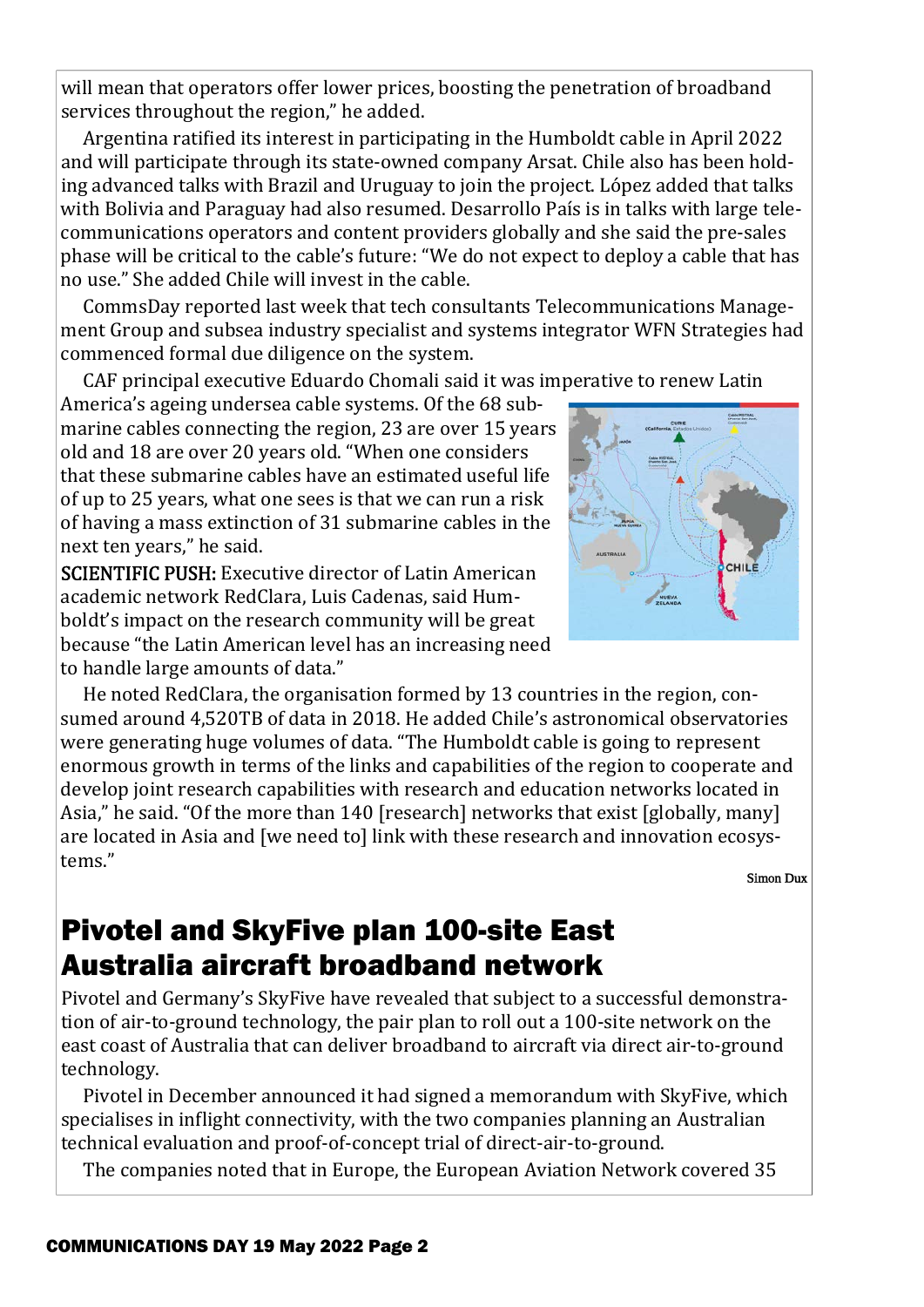# $\mathbf{A}$ **FORUM 2022**

Talk Satellite and CommsDay once again convene the highly successful Australasia Satellite Forum in June 2022. A true gathering of world and domestic satellite leaders who will converge on Sydney for this TWO Full Day event at the Fullerton Hotel, Sydney, Australia on the 14 & 15 June 2022. The Australasia Satellite Forum provides a uniquely inclusive forum to address issues of urgent concern to governments, military, telecom operators, broadcasters, enterprises and end user entities.

### PLATINUM



# **OPTUS**



#### **THALES** we can all trust









### business nbn<sup>\*</sup>



**INTELSAT** 

PONSORS

ST Engineering





*<u>EUTELSAT</u>* 

**EXPO** 

<u> කි</u>SatADSL







### KEYNOTE SPEAKERS INCLUDE



Stéphane Israël CEO Arianespace



Head of Satellite & Space Systems, Optus Nick Leake,



Air Commodore Nicholas Hogan, Director General for Space Capability



David Ball, Regional Dir, ANZ, Lockheed Martin



Enrico Palermo, Head, Australian Space Agency



Colin Stone CEO Digicel Papua New Guinea



Fullerton Hotel, Sydney 14 & 15 June 2022 **FULL D** 

Where Satellite Leaders Speak! Over 50 Quality

Speakers



Martin Rowse Strategi Campaign Lead and KAM for Space, Airbus, Aus/Pac

As well as speakers from: EOS, Intelsat, Viasat, Eutelsat, Hughes Network Systems, ST Engineering, Speedcast, Thales Australia, SES Networks, Integrasys, Envision, Av-Comm, NSR, Vodafone Cook Islands, Delta Systems International, Wireless Nation NZ, CSIRO and more

#### CONFERENCE THEMES

- > Satellite leader round table
- > Mobility: one of the big winners out of satellite's transition
- > Driving solutions for enterprise networks

> Satellite-LTE, satellite-5g, satellite-broadband: the right solution for enduser requirements

- > Satellite manufacturing/networks: ensuring platforms are up to task
- > Earth observation: solutions & applications

> National regional security round table: responsibilities of planning strategic satcom procurement to meet future demand

- > Delivering gov/mil operational secure satcom solutions for advanced capabilities
- > PNG/Pacific Islands: smart solutions for connectivity and services

Early bird registrations now at www.commsday.com

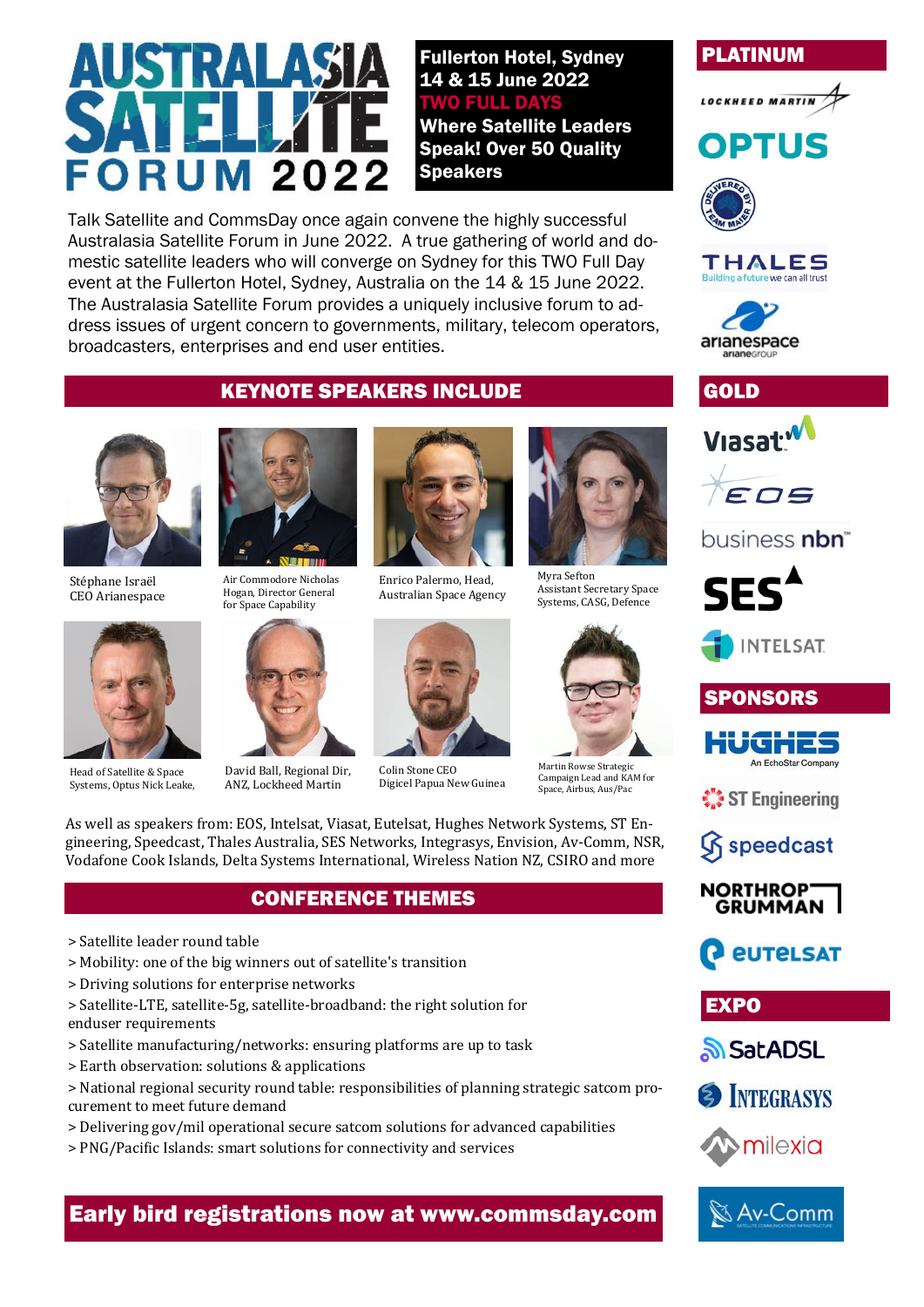

#### Day 1, 14 June

9.00: Opening Address: Kevin French MC

9.10: Keynote Address: Stéphane Israël, Chief Executive Officer, Arianespace

9.40: Satellite Operator Roundtable – Thought Leadership

- \* Nick Leake, Head of Satellite & Space Systems, Optus
- \* Terry Bleakley, Regional Vice Present Asia Pacific, Intelsat

\* John Turnbull, Director, SES Networks

10.30: Presentation: Vivek Prasad, Senior Analyst, NSR (an Analysys Mason Company)

11.00: Networking Break Sponsored by Hughes

11.30: Panel Discussion: Mobility, One of the Big Winners Out of Satellite's Transition

\* Paul Petit-Jean, VP, Head of Maritime BL, Eutelsat

- \* Alvaro Sanchez, CEO, Integrasys
- \* Peter Girvan, Vice President Asia Pacific, Viasat Inc

\* Chris Hill, CTO, Speedcast

12:20: Keynote: Airbus/Team Maier

12.40: Lunch Sponsored by Northrup Grumman 14:00: Panel Discussion: Satellite Manufacturing/Networks, Ensuring Platforms are up to Task

\* Glen Tindall, CEO, EOS Communications Systems

\* Rick Greenwood, VP Engineering and Operations Airbus Secure Defence & Space

\* Joseph Anderson, Vice President Operations and Business Development, Space Logistics LC

\* Thales

14.45: Panel Discussion: Driving Business Solutions for Critical Enterprise Networks

\* Vaibhav Magow, Vice President, Hughes Network Systems

\* Rajeev Nair, Senior Vice President Asia Pacific, SatADSL

\* Paul Richardson, International Satcom Sales Manager, Milexia UK

\* Ashley Neale, Space and Satellite Development - Strategic Projects, Vocus

15.30: Panel: PNG/Pacific Islands, Smart Solutions for Connectivity and Services

\* Colin Stone, CEO , Digicel Papua New Guinea

\* Maui Sannford, MS Consuling,Tahiti

\* Dalsie Green Baniala, Head Pacific, Envision

\* Phillip Henderson, CEO, Vodafone Cook Islands

\* Andrew Johnson, Managing Director, Delta Systems International

\* Tenanoia Simona, CEO, Tuvalu Telecommunications Corporation

16.20: Networking Break

16.40: Satellite-LTE Satellite-5G Satellite-Broadband: The Right Solution For Enduser Requirements

\* John Arnold, Regional Vice President Asia Pacific, ST Engineering iDirect

\* Santosh Shanker, Head of Network & IT Infrastructure, Wireless Nation NZ

\* Jacques-Samuel Prolon, Executive Vice-President, Kacific

17:30 Keynote: Nick Leake, Head of Satellite & Space Systems, Optus

#### Day 2, 15 June

9.00: Opening Address: Air Commodore Nicholas Hogan, Defence Space Command's, Director General for Space Capability (inclusive of SATCOM).

9.40 Round Table: National and Regional Security, responsibilities of planning strategic satcom procurement to meet future demand.

\* David Ball, Regional Director Australia and New Zealand, Lockheed Martin

\* Nick Miller, Director of Sales Satellite, Optus

\* Martin Rowse, Strategic Campaign Lead and KAM for Space, Airbus, Australia / Pacific

\* Matt Dawson, Director Space, Thales Australia, & New Zealand

\* Glen Tindall, CEO, EOS Communications Systems

\* Myra Sefton, Assistant Secretary Space, Systems, CASG, Defence

10.50: Presentation – Lockheed Martin

11.10: Networking Break

11.40: Panel Discussion: Delivering gov/mil operational secure satcom solutions for advanced capabilities.

\* Patrick Carroll, Director, Global Government Sales, SES Networks

\* David Wilson, Business Development Manager Asia Pacific Intelsat

\* Robert Teasdale, Government Systems, Viasat Australia

12.30: Keynote: Matt Dawson, Director Space, Thales Australia, & New Zealand

12:50 Networking Lunch: Sponsored by Eutelsat

14.15: Keynote: Enrico Palermo, Head, Australian Space Agency

14.35: Panel Discussion Earth Observation: Solutions & Applications

\* Aude Vignelles, CTO Australian Space Agency

- \* Michael Cratt, Managing Director, Av-Comm
- \* Lockheed Martin

\* Dr Alex Held, Director Centre for Earth Observation Satellites, CSIRO

15.35:Presentation: Space Situational Awareness: William E Barrett, Senior Vice President, Asia Pacific Aerospace Consultants

16.00 Networking Break sponsored by Kacific Broadband Satellites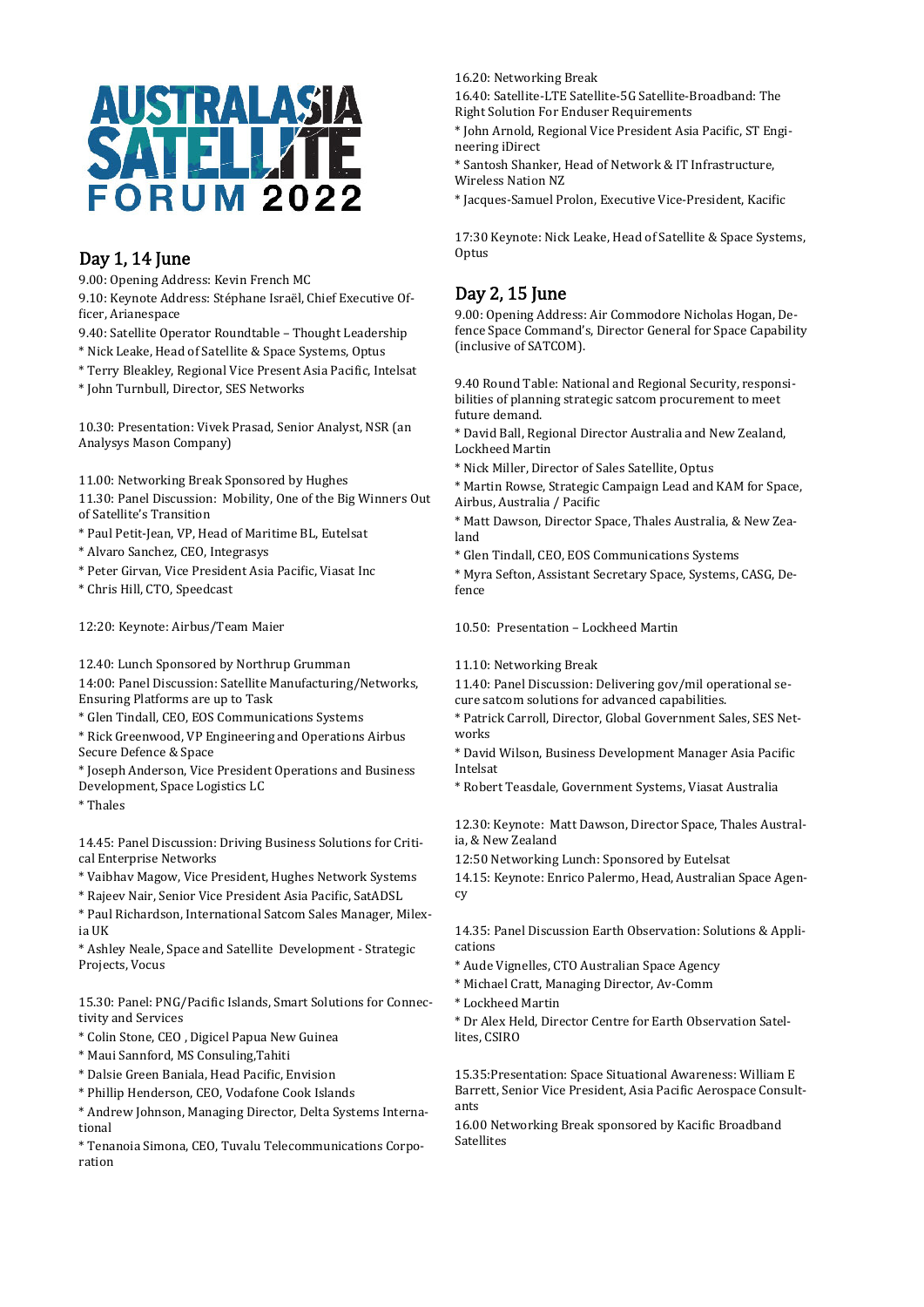countries using Nokia gear and SkyFive to provide services to passengers and crew. Additionally, SkyFive in late 2020 revealed it had partnered with the Broadtech Group in New Zealand for a proof of concept.

 The Australian Communications and Media Authority in February granted Pivotel a scientific licence that will allow it to carry out tests in the 2GHz band at three locations as well as within a 200km corridor between Dubbo and Mount Piper with a maximum height of 12,000 metres.

 SkyFive and Pivotel said their A2G demonstration is supported by industry players including Nokia, NEC, Flightcell, Lufthansa Technik, Thales and Axicom.

 Pivotel and SkyFive have told ACMA that the mooted network could potentially kick off in 2023 and be rolled out in two phases, covering a stretch from north Queensland to southern Victoria and across to Adelaide, incorporating major east coast regional centres.

 However, the companies said that the rollout would be subject to getting access to 2x15MHz of spectrum in the 2GHz band on a shared basis. "We believe (direct air to ground or DA2GC) services should have access to 2x15MHz of dedicated, exclusive spectrum," Pivotel and SkyFive have told the regulator. "Should ACMA form the view that dedicated spectrum cannot be accommodated, then DA2GC should be offered shared spectrum with DA2GC as primary."

 Failing that, DA2GC should be co-primary with mobile-satellite services delivered via geosats or a narrowband MSS satellite service, they argued.

 The context for Pivotel and SkyFive's comments is ACMA's replanning work for the 2GHz band, with the regulator in January 2021 announcing that it would move to support MSS in the band. It said it planned to dedicate 2x25MHZ of bandwidth for exclusive licensed use with MSS, and 2x5MHz of spectrum for shared use narrowband MSS.

 ACMA's 2GHz body of work has included a review of the television outside broadcast frequency band plan. In the past the band has supported TOB services on a shared and non-exclusive basis. Last year ACMA kicked off consultation on plans to progressively shunt TOB out of the 2GHz frequencies it had earmarked for MSS.

 In an ACMA consultation paper, the regulator noted that its 2GHZ outcome paper had said that "replanning arrangements would include support for complementary ground component and direct air-to-ground communications services" but added that "at this stage we have not made provision for them in the draft 2GHz MSS band plan."

 "We intend to deal with these services in a later update to the band plan, to allow time for further consideration of the best approach," the paper said.

 Pivotel and SkyFive said that they were aware of "ambitious plans by some companies to use the 2GHz spectrum band to deploy direct to the handset 5G services" but highlighted "many challenges" with the technology.

 Band 65 DA2GC technology is a "fully developed proven technology," they argued, pushing for 2x15MHz of dedicated, exclusive spectrum for such services.

Rohan Pearce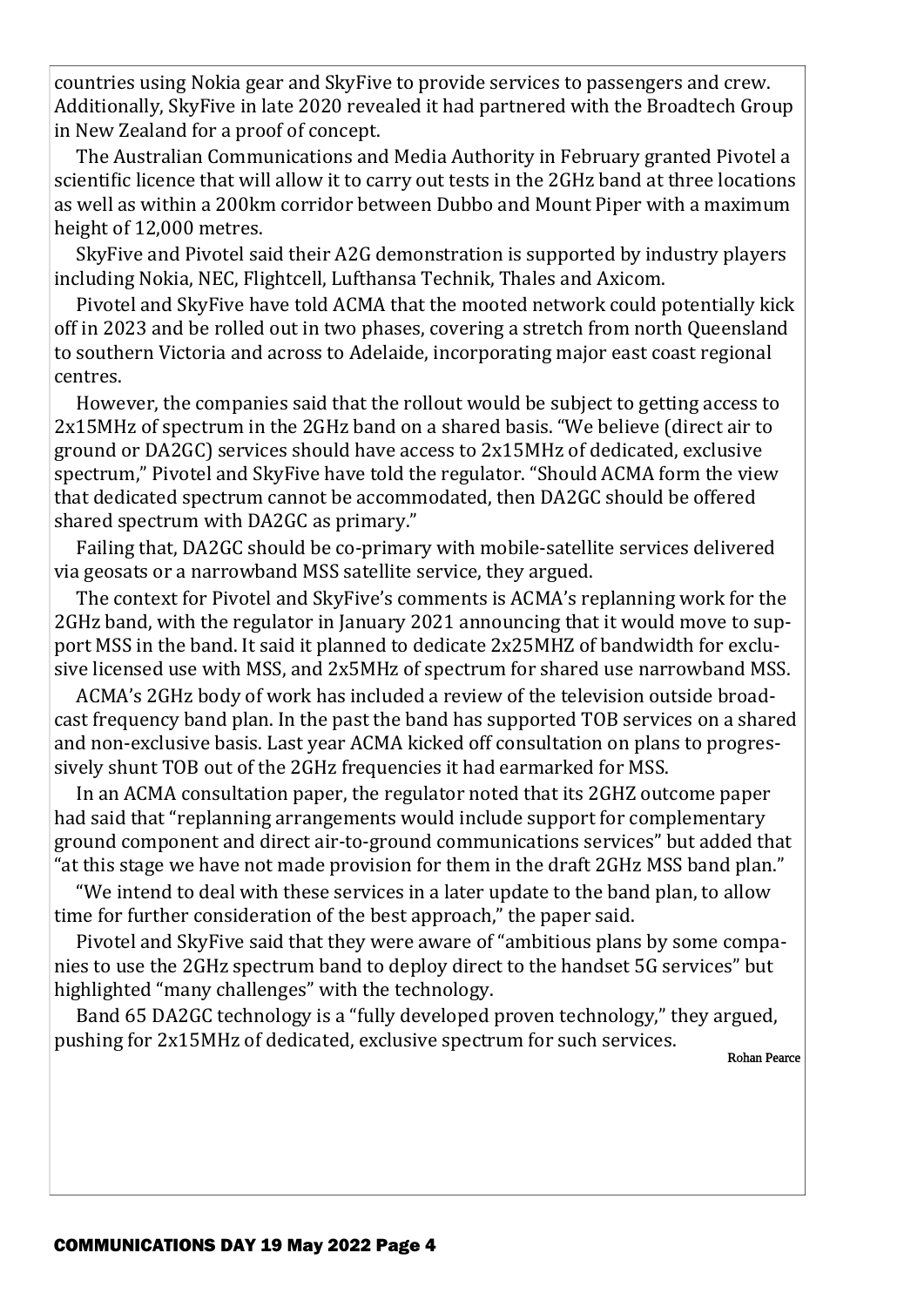### Telstra Purple, AWS helping customers measure ROI for cloud migrations

Telstra Purple said it is leveraging its close partnership with AWS to help customers manage the complex task of evaluating the total expected cost of ownership and return on investment for cloud migrations.

 On a webinar, Telstra Purple head of cloud services strategy Peter Reid said through its involvement in the AWS Business Case Partner Program, the company is able to offer customers a pathway to better understanding the costs and benefits of moving to the cloud.

 "We can fund a business case and the TCO assessment that we can actually do as part of the cloud migration journey mostly funded by the cloud provider, which is quite an important benefit for our customers," he said.



 AWS APAC business development manager Ben Place said the companies provide a fully funded, zero costs, no obligation assessment to customers worth around \$10,000, which is designed to help customers understand those total costs of moving new workloads or applications to the cloud.

 "In addition to that, we provide an optimised future state of that cloud environment as an example, and give you information on the migration management and funding approaches that are available with that too," he said.

Telstra Purple's Reid said calculating the true benefits of a cloud migration means looking beyond the "dollar for dollar" comparisons of the cost of operating in the cloud compared to on-premises infrastructure. He said recent AWS research suggests that customers migrating to the cloud are realising only 10% of the business value from cost savings.

 "That means here's a massive 90% coming from somewhere else. And when you dig a bit deeper, some of these customers are pointing to things like operational resilience, the ability to define an architecture in the cloud that you couldn't do on prem, [and] reducing time to market," he said. "To achieve that, you can't just say, I'm going to migrate to the cloud. You need to have a good cloud strategy before that migration starts."

 Omdia senior principal analyst Adam Etherington said achieving accurate ROI estimates and measurements is a challenging task, which not all organisations are managing well. "It's not clear cut, many admitted to not doing it well, to not doing it all, or to doing it inconsistently in terms of how they measure the benefits and return they get," he said.

 AWS's Place said Telstra Purple offers customers a range of different assessment tools aimed at helping customers measure ROI and TCO of cloud migrations.

 He added that one factor that makes calculating ROI challenging is the tendency for organisations to take a short-term approach, considering only the return of investment in the first year. "But it's important to understand that those savings from cloud migration will increase over time. So that means with a three to five year ROI for a cloud project can be significantly greater than the one year ROI," he said.

Dylan Bushell-Embling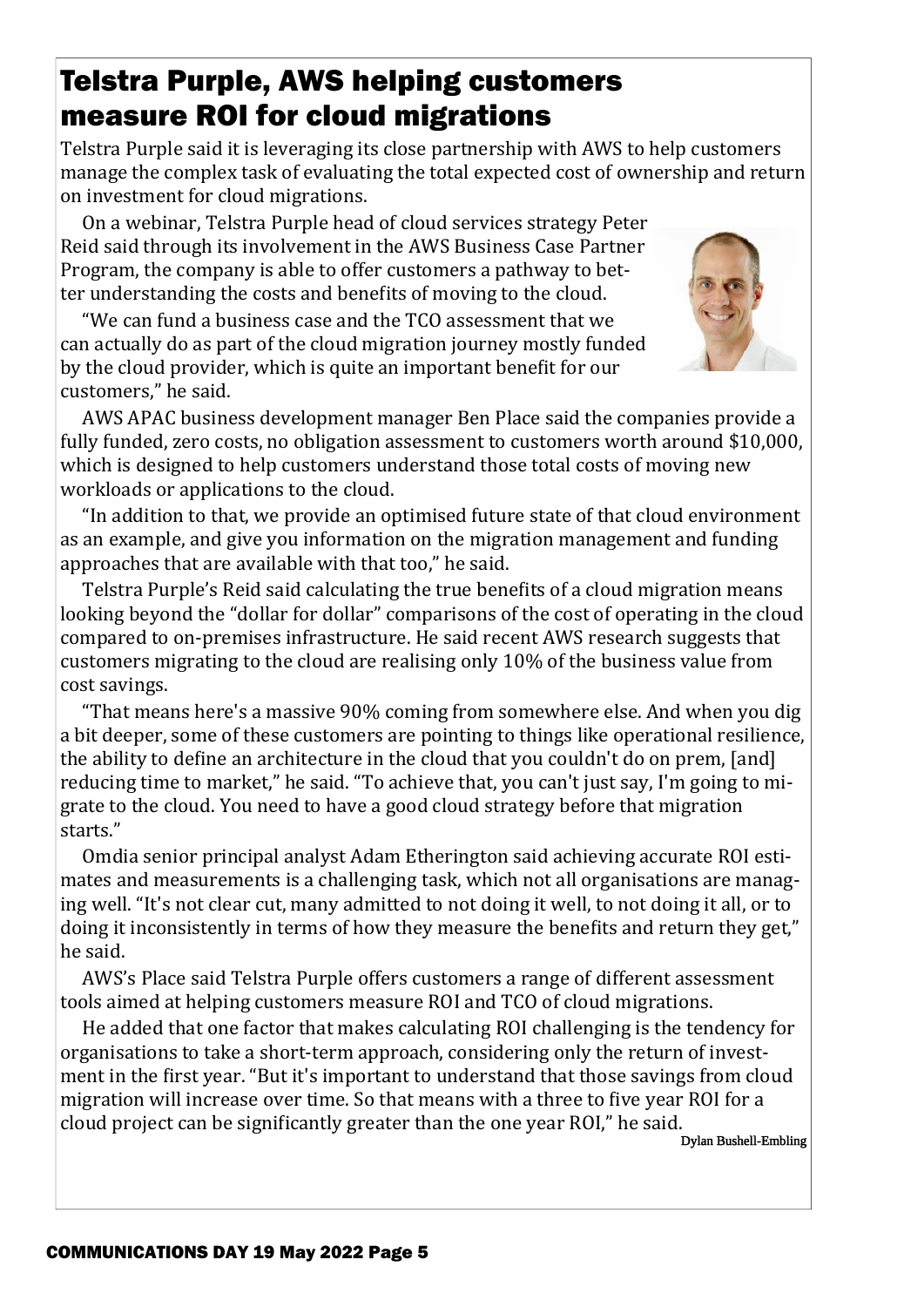### Telcos concerned over 'unreasonable' TIO systemic investigations

Communications Alliance has used the Telecommunications Industry Ombudsman's five-year review to urge the complaints body to temper its enthusiasm for systemic investigations. The industry group said that so-called "systemics" can lead to beneficial changes, but complained that over the last few years telcos had faced a substantially increased burden from associated information requests.

"The 'conversion rate' of information requests to meaningful identification and action targeting systemic issues is low, we believe, reaching unsustainable and unreasonable levels with the regulatory burden of responding to systemic requests now outweighing benefits gained," CA said.

 The public consultation for the independent review of the TIO is being conducted by Queen Margaret University.

 Comms Alliance included comments from one member that claimed it had received a systemic investigation notice in relation to "some 60 cases raised over an 18-month period" which the member said "really feels like a stretch."

"Last year, we noted a significant increase in systemic investigations year-on-year," the unnamed telco said, adding: "Whilst this may have partially related to a temporary higher share of complaints, the increase in investigations far exceeded our proportion of complaints. We addressed this with the TIO directly, outlining the operational difficulties this presented.

 "Whilst the TIO were unable to commit to reduced systemic investigation activity, we observed a decrease for several months post this meeting. This may indicate the TIO accepted our feedback and recognised the operational pressures that multiple simultaneous investigations posed on a finite workforce."

 Comms Alliance said that in some cases its members had reported receiving a systemic investigation request as a result of a single complaint.

 Another example included was a TIO member that had advised the Ombudsman that it would be conducting a debt sale for an RSP brand and expected a subsequent increase in complaints.

 When that subsequently happened, the TIO nevertheless issued a systemic notice. The telco claimed: "On questioning, the systemic team officer advised that they had not received any information from the TIO members' team about the sale. In the end, they closed the debt sale part saying that the number of complaints in proportion to the number of accounts sold was very low – something they would have seen if the members' team had communicated with the systemics team."

 Comms Alliance said that its members had reported that at times a systemic investigation notice "is more a request for providers to educate the TIO on various processes" or a fishing expedition to attempt to find problems.

 The group's submission to the TIO review said: "This focus seems inappropriate. Communications Alliance suggests that the TIO should not be focused on or at all involved in providers' commercial or operational decisions, but rather whether providers are delivering appropriate outcomes for consumers."

 It also suggested the TIO should be more inclined to engage in discussions with providers prior to launching a systemic investigation.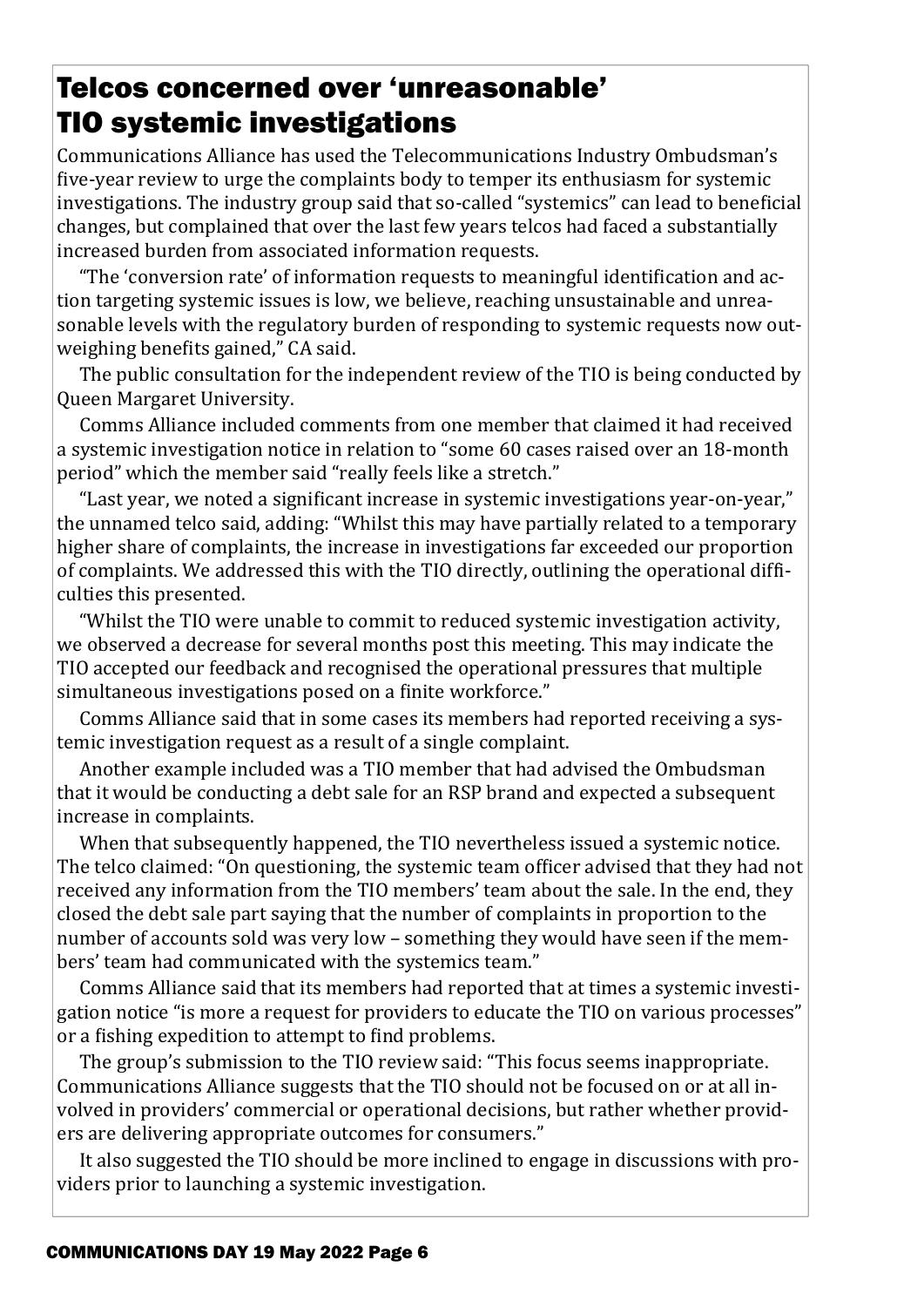Additionally it argued that there are incidents of regulatory overlap, for example with telcos already working with the Australian Communications and Media Authority and the Australian Competition and Consumer Commission around issues relating to SIM-swaps and other forms of fraud.

 "The TIO launching a duplicative process – including requesting more information and taking up additional resources – was unhelpful, impeding the objectives of all involved, rather than assisting," Comms Alliance argued. It cited the TIO investigation into financial hardship as being "similarly problematic" given that telcos had been providing data to ACMA on the same issue.

 It argued that the TIO should consider the burden of its information requests as well as "returning its focus to complaints-related systemic investigations" and have ACMA and ACCC handle other issues.

Rohan Pearce

## ActivePort breaks into Indian market with contract win

ActivePort has signed a contract expected to be worth over \$1 million to provide its management and orchestration software to India's Lightstorm Telecom.

 Under the agreement, ActivePort will enable LightStorm Telecom to add real-time provision and customer self service to Lightstorm's utility-grade carrier neutral fibre network SmartNet.

 Lightstorm will use ActivePort's platform to orchestrate and integrate Nokia Core switches overlayed by a Juniper SDN, allowing for the management of networks, cloud and customer services from a single pane of glass. Lightstorm will also add SD-WAN capabilities at the edge through ActivePort's SD-WAN 2.0.

 ActivePort CEO Karim Nejaim said the contract win validates the platform's capability as an enterprise-grade orchestration solution for telecom customers.

 "With Lightstorm we are helping build the new generation of global networking capability in the world's second largest telecommunications market of over 1.18 billion subscribers and growing," he said. "ActivePort's software platform was built for the telecommunica-

tions industry, providing self service solutions that reduce operational costs, drive efficiency, and provide world-class edge-to-cloud network capability. We are proud that Lightstorm has chosen ActivePort and excited to be working with an innovative network operator in such a dynamic market."

 Last month ActivePort acquired Perth-based ISP Future Broadband to add new capabilities to its SD-WAN 2.0 platform, including its Global Edge self-service network provisioning and management portal.

 The company also signed a contract with WA-based cloud service provider Radian Arc for its orchestration software and other products and services expected to be worth at least \$8.65 million over five years.

Dylan Bushell-Embling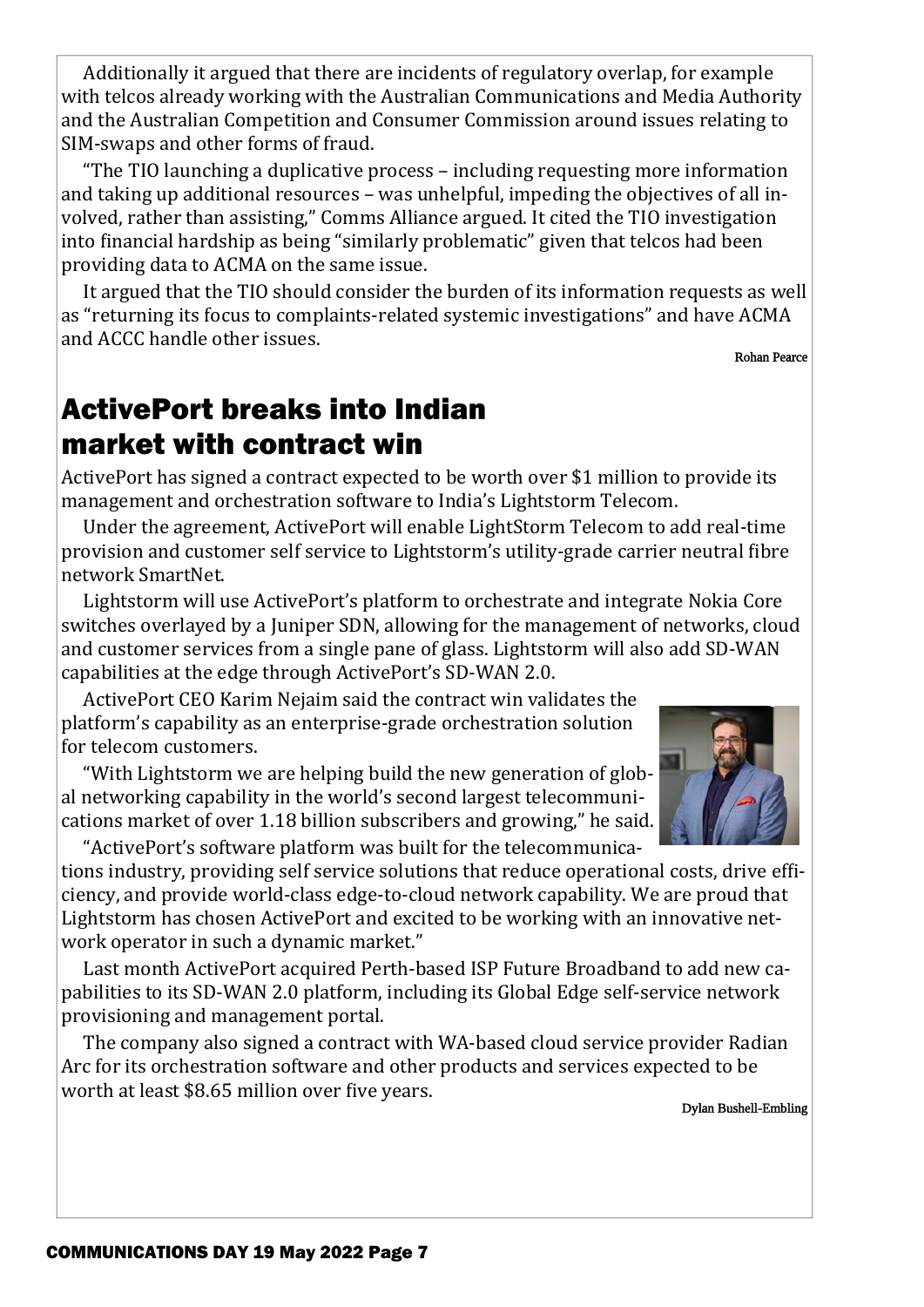# Critical design review completed for SA satellite

The critical design review for the South Australian government's Kanyini satellite has been completed. Early last year South Australia announced it would become the first state government to undertake its own space mission, unveiling a \$6.5 million project to launch a locally manufactured LEOsat.

The 6U spacecraft is being designed and built by Inovor Technologies.

"The successful review – this confidence in the design of the spacecraft – provides a boost as we head towards the next big milestone which is to test and integrate the pay-

loads into the satellite which will provide services to the South Australia government," said Inovor founder and CEO Dr Matthew Tetlow (right).

 "The process of building a spacecraft with our project partners is dynamic – the mission has a very complex payload suite which has given our team the chance to be innovative and creative in developing solutions to meet the mission requirements."



 One associated research project being conducted through the SmartSat CRC will use Kanyini to monitor the SA Department of Environment's groundwater bores via IoT sensors.

 The research project, conducted by FrontierSI, Myriota, Uni SA, NGIS Australia and Department for Environment and Water, has developed a solution for transmitting and aggregating automatically collected information from bores across rural and regional South Australia.

 "We have been working closely with Myriota, UniSA, NGIS Australia, and the Department for Environment and Water over the past two years to demonstrate the transformative use of Internet-of-Things and nanosatellite communications to improve groundwater bore monitoring and management in the harsh environment of remote Australia," said FrontierSI deputy CEO Phillip Delaney.

 "This project has created a wealth of information on groundwater, transforming once per year updates on groundwater into data points multiple times per day. This will be critical to underpinning decision making, reactive to events, and understanding the impacts of developments on the whole groundwater network."

SA firm Myriota is IoT lead for the mission.

 "The success of the Kanyini Critical Design Review marks the beginning of a new phase of the program where the Myriota and Inovor teams will proceed with assembly, integration and testing of the spacecraft and its two payloads," said Myriota cofounder and chief technology officer Dr David Haley.

 "The Internet of Things payload will add to the Myriota Network, collecting data from devices and sensors on the Earth's surface, working together with hyperspectral imaging collected from the earth observation payload to support a wide array of applications including aiding farmers in monitoring water levels so they can more accurately predict future crop yields and supporting emergency services personnel to monitor, manage and mitigate emergencies like bushfires."

Rohan Pearce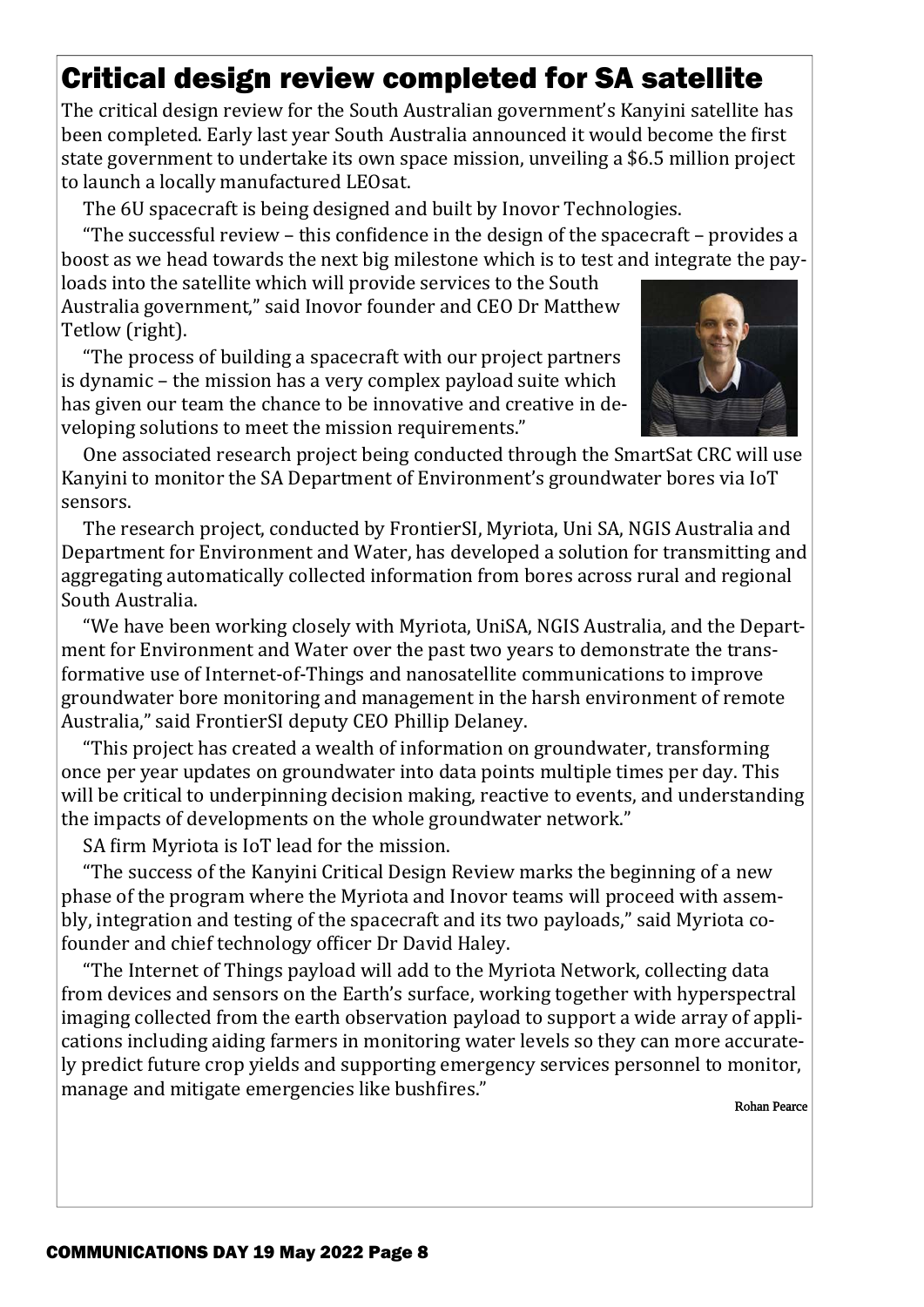### ComCom to appeal Vodafone NZ's FibreX fine as too low

The Commerce Commission has filed an appeal against last month's record NZ\$2.25 million fine imposed on Vodafone NZ, despite it being the largest fine issued to date under the Fair Trading Act.

The regulator will argue in New Zealand's High Court that the fine did not appropriately reflect the seriousness of Vodafone's conduct while marketing its FibreX hybrid fibre coaxial broadband plans. The Commission will also argue that the court did not apply an appropriate uplift representing the size of the company or the commercial gains realised through the conduct.

The Auckland District Court imposed the fine on Vodafone on 14 April, upholding the Commission's complaints that Vodafone had misled consumers into believing that the FibreX service was a true FTTH service rather than HFC. The company was sentenced for 18 representative charges filed by the Commission.

 The Commission had argued that by representing FibreX as such a service it gave itself an unfair advantage over competitors selling true fibre services.

 The court also upheld the Commission's allegation that Vodafone had misled consumers through its online address checker by suggesting to consumers that FibreX was the only available broadband service at their address when it was not.

 Vodafone's FibreX campaign targeted around 250,000 households in Wellington, Kapiti and Christchurch. It coincided with the rollout of the Ultrafast Broadband national fibre network, which was having the effect of stimulating consumer uptake of FTTH services, according to Commerce Commission Chair Anna Rawlings.

 "The promotion of Vodafone FibreX denied consumers the ability to make an informed choice about FibreX or to choose the type of broadband most appropriate for their needs," she said.

 "The Commission sees this case as raising important issues relating to compliance with the Fair Trading Act. The fines imposed for this type of offending must be significant enough to deter Vodafone and other large businesses from engaging in this type of conduct in the future."

 Vodafone New Zealand was also penalised NZ\$350,000 in 2019 and NZ\$165,000 in 2016 after pleading guilty to making false representations in invoices to consumers in two separate cases, and NZ\$960,000 in 2012 following a Commission court action over false representations in marketing campaigns.

Dylan Bushell-Embling

## Telco bills to process US\$74bn in digital goods sales by 2026

Carrier billing will support up to US\$74 billion in digital goods purchases by 2026, representing a US\$11 billion opportunity for telcos, says new analysis by Juniper Research.

 According to Juniper, the value of "end-user spend on digital goods via carrier billing" will exceed US\$74 billion by 2026, up from US\$54 billion in 2022, representing a growth of 37% and an "increasing relevance of carrier billing as an option for digital commerce spend."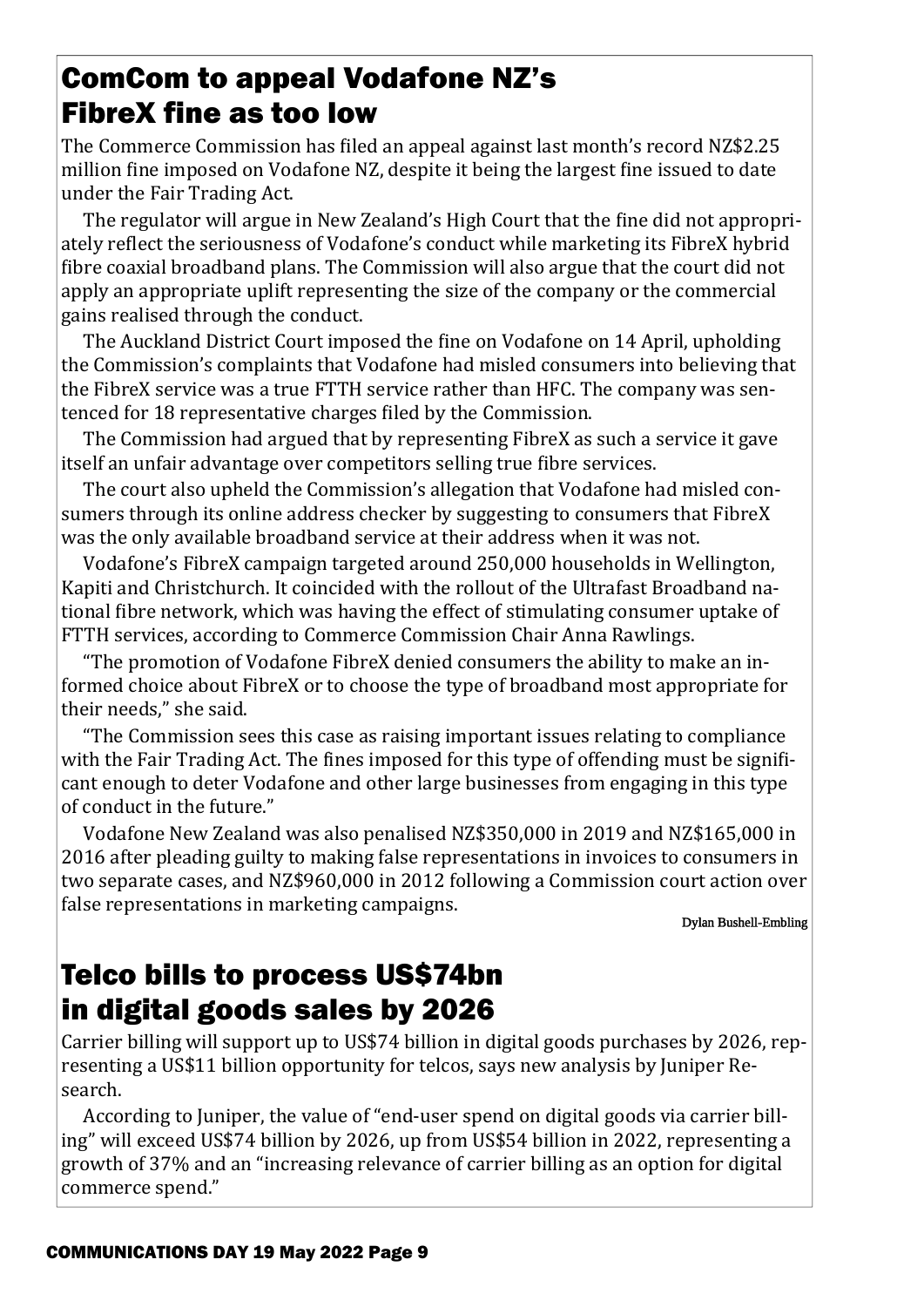Alongside the growth in consumer spending, telco revenues from carrier billing is also expected to surge to US\$11 billion in 2026, up from US\$8 billion in 2022.

 "In the face of a rapidly accelerating digital transformation within payments, operators can be in the driver's seat for reaching potential users, given their access to existing subscribers," said Juniper Research's Nick Maynard. "Leveraging this subscription base is critical to accessing this potential revenue source."

As part of the research, Juniper identified the high costs per transaction as a limited factor for carrier billing against traditional cards and digital payment platforms.

 As such, over 50% of carrier billing growth will be driven by games. By 2026, gaming spend will account for just over 50% of all digital goods sales via carrier billing.

 "This dominance will be driven by accelerating monetisation strategies, including 5G cloud gaming and gaming subscription models," Juniper said. "Carrier billing vendors must prioritise partnerships with leading gaming platforms, including emerging cloud gaming players, in order to best serve this market."

 At the same time, the research also found growth in the purchase of physical goods using carrier billing, an option that is expected to soar some 270% over the next 4 years.

"While this market is growing from a lower user base, it does represent a significant new opportunity, with spending set to exceed US\$13 billion globally in 2026," Juniper said. "The report recommends targeting cross-border eCommerce vendors for partnerships, given their need to quickly onboard localised payment methods."

Tony Chan

### Broadband Forum expands open access network specifications

The Broadband Forum has announced a new technical specification release from its Open Broadband - Broadband Access Abstraction project that adds support for customer premise optical network units.

 According to the forum, the latest release enables service providers to tap into the benefits of cloudification to their networks while offering a migration plan from their existing network investments.

Specifically, Release 5.0 of the OB-BAA project offers "new functionality to identify and authenticate ONUs that exist in an end-user's home or office using policy based authentication within the operator's cloud network."

 "The policy based approach gives the operator the ϐlexibility to identify and/or authenticate the ONU anywhere within the operator's network – from the Optical Line Terminal to operator's OSS or BSS systems," the forum said. "Release 5.0 also enhances the functionality for disaggregating the management of ONUs from the OLT into the operator's network with new features to handle ONU alarms."

Among the benefits delivered by Release 5.0's disaggregation of the ONU function is a reduction in costs for operators looking to add new ONU brands and models to their network. This additional flexibility addresses the big engineering and operations problem of having embedded functions in both ONUs and OLTs and allows operators to migrate their existing access networks toward cloud-native SDN automated networks, according to the forum.

"Operators continue to integrate their processes with cloud-native ecosystems and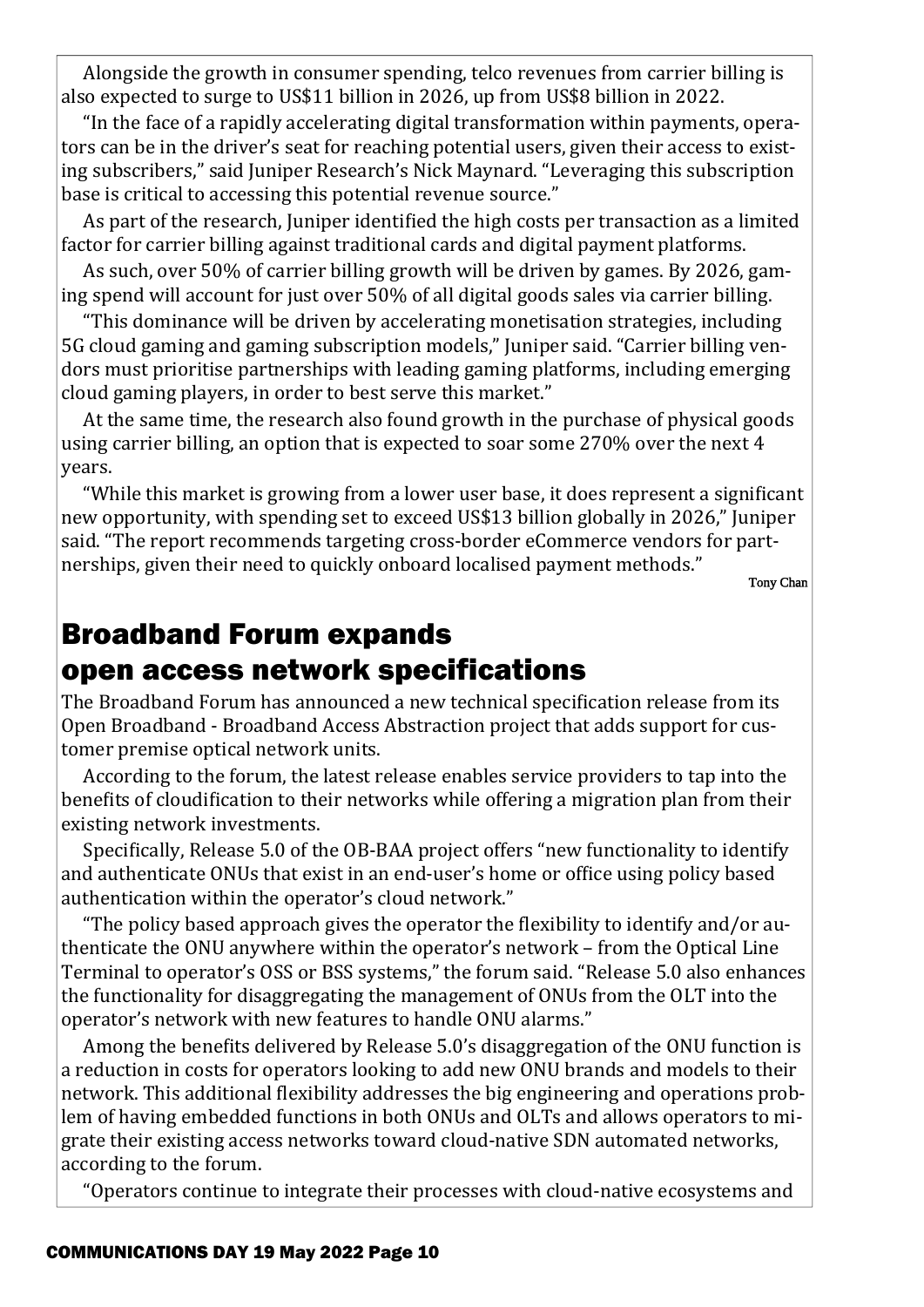embrace virtualisation to build and scale their networks while making sure that these new network architectures are compatible with their existing infrastructure," said Broadband Forum strategic marketing and business development VP Craig Thomas. "This news will deliver on the promise of next-generation broadband, while reducing service providers' costs and protecting their investments at the same time. It is a major step in the deployment of cloud-native networks."

Tony Chan

### LORA ALLIANCE LAUNCHES IPV6 OVER LORAWAN

LoRa Alliance has announced end-to-end IPv6 support has been added to LoRaWAN. Lora Alliance chair and CEO Donna Moore said: "IPv6 is a core technology underpinning IoT, so enabling IPv6 over LoRaWAN opens a huge number of new markets and a much larger addressable application space to LoRaWAN. Developers and end users with IPv6 devices recognise the benefits of digital transformation and IoT, and already create solutions that can improve lives and the environment, as well as drive new revenue streams. By supporting IPv6, they now have a simple path to use LoRaWAN and benefit from the technology's proven advantages. With this development, LoRaWAN once again positions itself a market leader at the forefront of IoT."

### INFRATIL CHAIR MARK TUME RETIRES

Infratil chair Mark Tume will retire from his role on 30 May, the infrastructure investment firm has announced. Infratil owns Vodafone New Zealand and a major stake in CDC Data Centres. Tume has served as chair since 2013 and been on Infratil's board since 2007. Current board director Alison Gerry will succeed Tume, who will remain on the board as a director until the end of 2022. Tume said: "It has been an honour to lead the Infratil board. The last 12 months have been exceptionally busy with a number of significant transactions and also the transition to a new chief executive, with Jason Boyes taking over from Marko Bogoievski. I have great confidence that with Alison as chair, and a very capable board and management team, Infratil will continue to deliver outstanding results for shareholders."

### SPARK TOWERCO APPOINTS FIRST CEO

Spark veteran Rob Berrill is the new CEO of Spark TowerCo after the telco announced it was spinning off its tower assets through a partial sale last month. Spark also announced that it had decided its colocation infrastructure on around 250 third party owned towers, such as those built by the Rural Connectivity Group joint venture for the Rural Broadband Initiative, would be considered out of scope and excluded from the transaction. The tower company will still inherit Spark's owned tower network of around 1,263 sites. It would have a projected EBITDA for FY23 of around NZ\$35 million (\$32.1 million).

### CRADLEPOINT BOOSTS VISIBILITY INTO 5G MOBILE TOWERS

Cradlepoint announced that as part of its NetCloud Service, it has expanded wireless WAN visibility to include cell tower location with service provider details for each connected router or adapter. The vendor's Cellular Intelligence initiative brings together connectivity management portals, cell tower mapping tools and cellular router management systems into a single, integrated pane of glass.